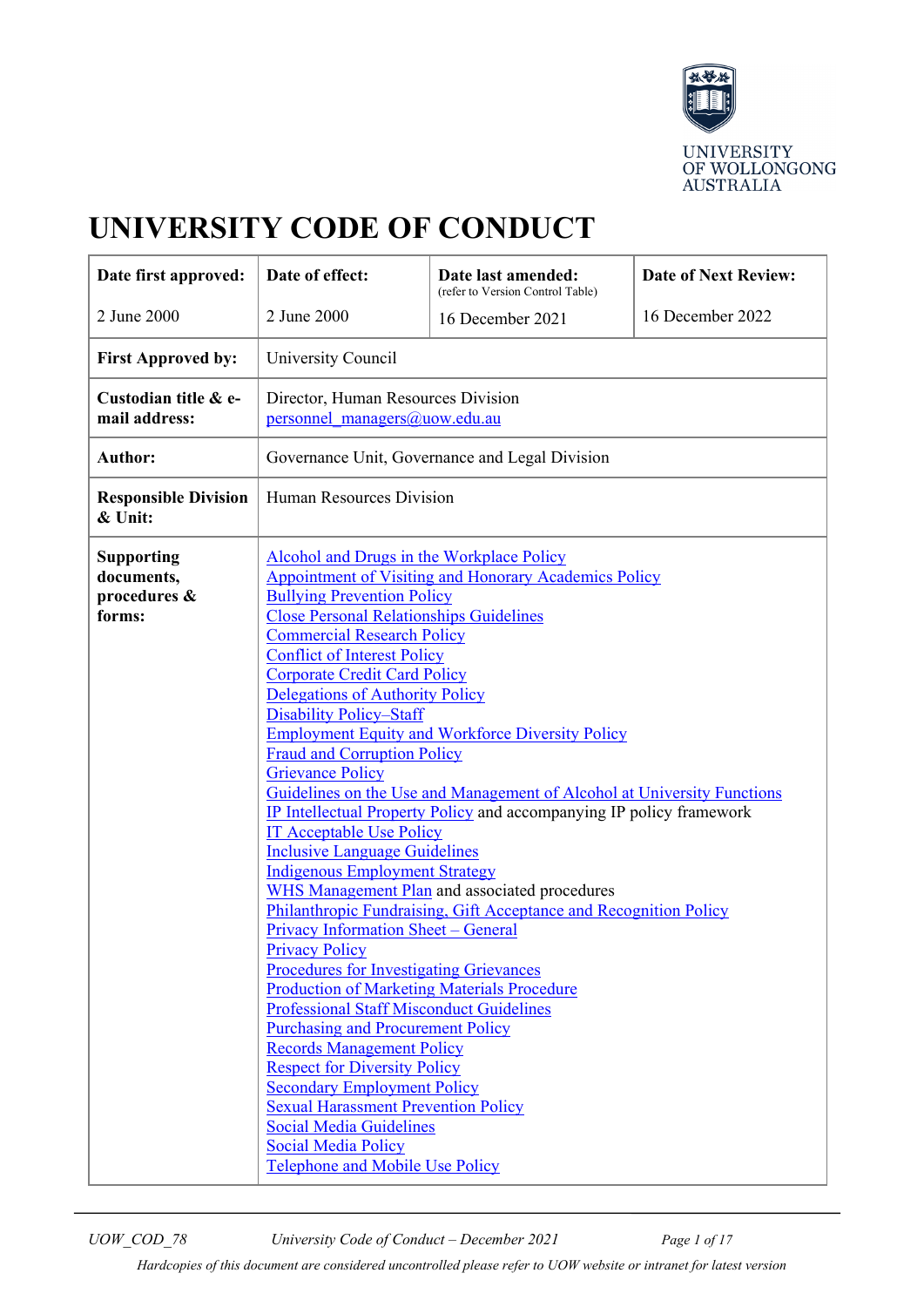

# UNIVERSITY<br>OF WOLLONGONG **AUSTRALIA**

|                             | <b>Travel and Entertainment Policy</b>                                                                |  |  |
|-----------------------------|-------------------------------------------------------------------------------------------------------|--|--|
|                             | <b>Travel Policy Relating to Motor Vehicle Use</b>                                                    |  |  |
|                             | <b>UOW Workplace Health and Safety website</b>                                                        |  |  |
|                             | <b>UOW Public Interest Disclosures website</b>                                                        |  |  |
|                             | Use of University Name in Public Statements Policy                                                    |  |  |
|                             | <b>Workplace Health and Safety Policy</b>                                                             |  |  |
|                             |                                                                                                       |  |  |
| <b>Relevant Legislation</b> | <b>Anti-Discrimination Act 1977 (NSW)</b>                                                             |  |  |
| &                           | Australia's Foreign Relations (State and Territory Arrangements) Act 2020                             |  |  |
|                             | (Cth)                                                                                                 |  |  |
| <b>External</b>             | Children and Young Persons (Care and Protection) Act 1998 (NSW)                                       |  |  |
| Documents:                  | Child Protection (Working with Children) Act 2012 (NSW)                                               |  |  |
|                             | <b>Disability Discrimination Act 1992 (Commonwealth)</b>                                              |  |  |
|                             | Fair Work Act (Commonwealth) 2009                                                                     |  |  |
|                             | Foreign Influence Transparency Act Scheme 2018 (Cth)                                                  |  |  |
|                             | Government Information (Public Access) Act 2009 (NSW)                                                 |  |  |
|                             | Guidelines to Counter Foreign Interference in the Australian University Sector                        |  |  |
|                             | Health Records and Information Privacy Act 2002 (NSW)                                                 |  |  |
|                             | <b>Independent Commission Against Corruption Act 1988 (NSW)</b>                                       |  |  |
|                             |                                                                                                       |  |  |
|                             | <b>Industrial Relations Act 1996 (NSW)</b>                                                            |  |  |
|                             | <b>Australian Privacy Principles (2014)</b>                                                           |  |  |
|                             | Ombudsman Act 1974 (NSW)                                                                              |  |  |
|                             | Privacy Amendment (Enhancing Privacy Protection) Act 2012                                             |  |  |
|                             | (Commonwealth)                                                                                        |  |  |
|                             | Privacy and Personal Information Protection Act 1998 (NSW)<br>Public Finance and Audit Act 1983 (NSW) |  |  |
|                             |                                                                                                       |  |  |
|                             | <b>Public Interest Disclosures Act 1994 (NSW)</b>                                                     |  |  |
|                             | <b>Public Interest Disclosures Guidelines (NSW Ombudsman's Office)</b>                                |  |  |
|                             | Racial Discrimination Act 1975 (Commonwealth)                                                         |  |  |
|                             | Racial Hatred Act 1995 (Commonwealth)                                                                 |  |  |
|                             | Sex Discrimination Act 1984 (Commonwealth)                                                            |  |  |
|                             | <b>State Records Act 1998 (NSW)</b>                                                                   |  |  |
|                             | Work Health and Safety Act 2011 (NSW)                                                                 |  |  |
|                             | Work Health and Safety Regulation 2011 (NSW)                                                          |  |  |
|                             | Working with Children Checks (Office of the Children's Guardian, NSW                                  |  |  |
|                             | Government website)                                                                                   |  |  |
|                             | Workplace Gender Equality Act 2012 (Commonwealth)                                                     |  |  |
| Audience:                   | Public                                                                                                |  |  |

Submit your feedback on this policy document using the [Policy Feedback Facility.](http://www.uow.edu.au/about/policy/feedback/index.html)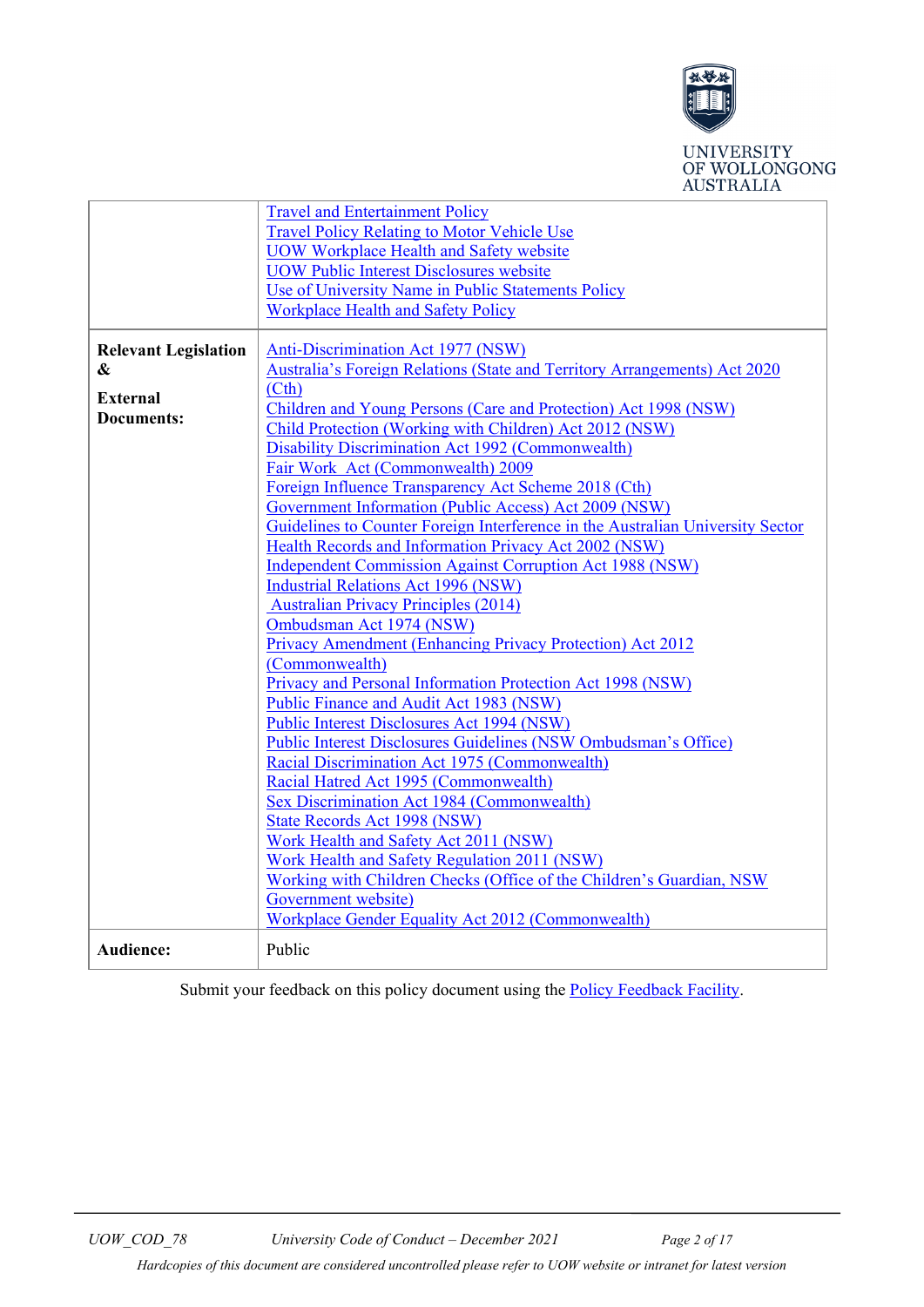

# **Contents**

| $\mathbf{1}$   |  |
|----------------|--|
| 2              |  |
| 3              |  |
| $\overline{4}$ |  |
| 5              |  |
| 6              |  |
| $\tau$         |  |
| 8              |  |
| 9              |  |
| 10             |  |
| 11             |  |
| 12             |  |
| 13             |  |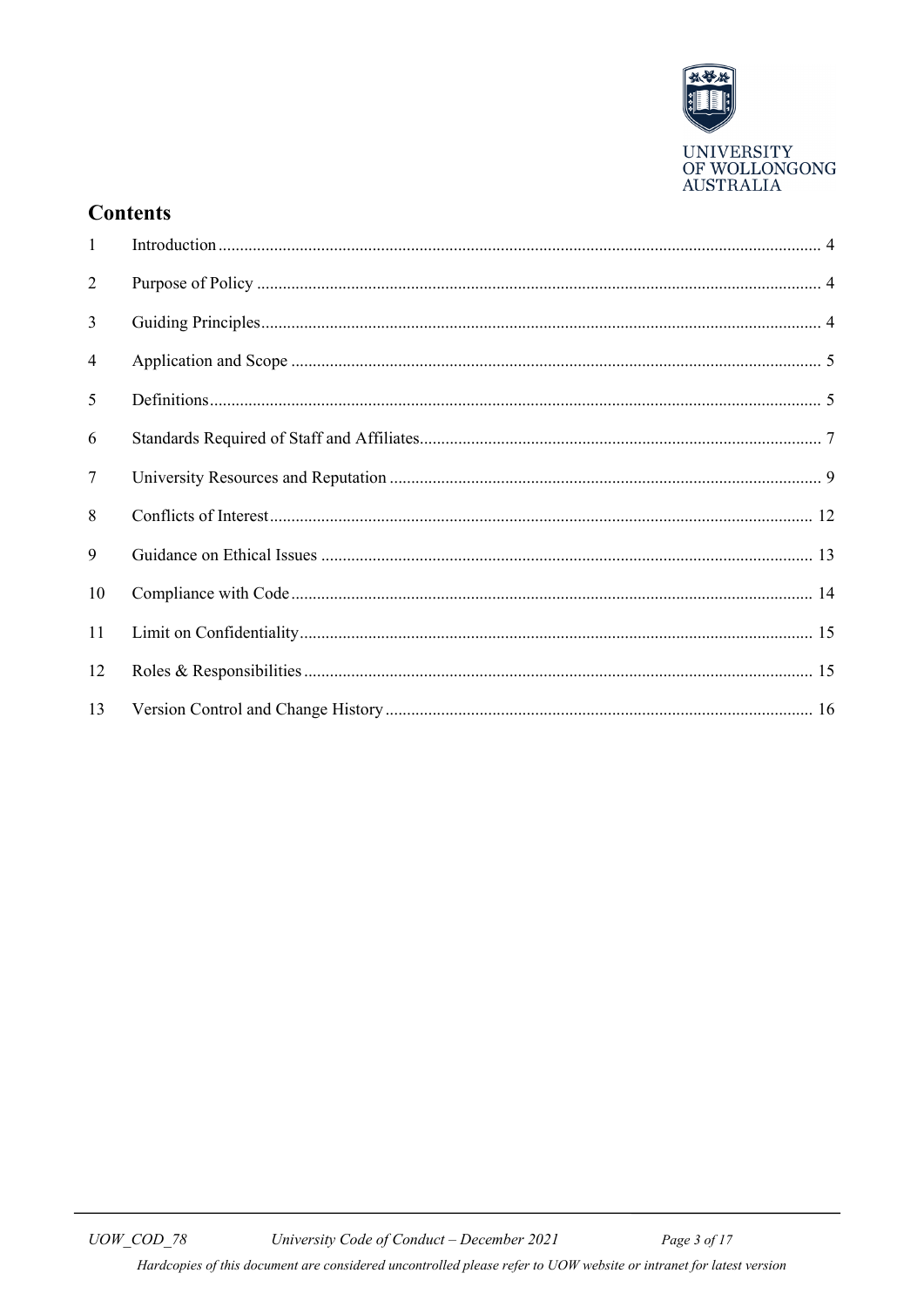

# <span id="page-3-0"></span>**1 Introduction**

- 1. As the University of Wollongong pursues its Mission to be a global leader in discovery and learning, working to transform people and the world in which we live, it will encourage:
	- a. Intellectual openness, collegiality and connectivity;
	- b. Mutual respect and the promotion of equity and social justice;
	- c. Working towards reconciliation and the success of our Aboriginal and Torres Strait Islander communities;
	- d. Recognition and celebration of initiative and enterprise, and agility in decision-making;
	- e. Staff and students who are recognised and appreciated for their contributions; and
	- f. A workforce with strong performance expectations.
- 2. This Code of Conduct is consistent with the University's vision, mission and principles as defined in its strategic planning documents.

# <span id="page-3-1"></span>**2 Purpose of Policy**

- 1. The University is accountable to its staff, students, the public and to government. It is in the interests of the University, its staff and affiliates and all other members of the University community to maintain the highest possible ethical standards of accuracy, honesty, cooperation, tolerance and acceptance of obligations as well as rights.
- 2. The University recognises that its staff are its greatest asset and aims to sustain a staffing culture distinguished by professionalism, enterprise, creativity, inclusiveness and mutual respect. This Code provides a behavioural framework which conveys the obligations and standards of behaviour expected of the University and its staff and affiliates. It also provides guidance in resolving any ethical issues that may arise during the course of duties undertaken by staff and affiliates.

# <span id="page-3-2"></span>**3 Guiding Principles**

- 1. The University follows several guiding principles in pursuit of its objectives. These guiding principles include, most importantly, consideration of and support for the professional development of, and intellectual and cultural needs of, staff and the student body.
- 2. To this end, staff and affiliates have:
	- a. A duty to observe standards of equity and respect when dealing with every member of the University community;
	- b. An obligation to protect the reputation of the University and behave responsibly in the stewardship of the University's reputation and resources; and
	- c. An obligation to act appropriately should a conflict of interest arise between their individual interests and their duty to the University.
- 3. Staff and affiliates are required to remain informed about, act within the spirit of, and comply with the University's policies and directions, as well as any regulatory requirements of their discipline or profession, and relevant legislation.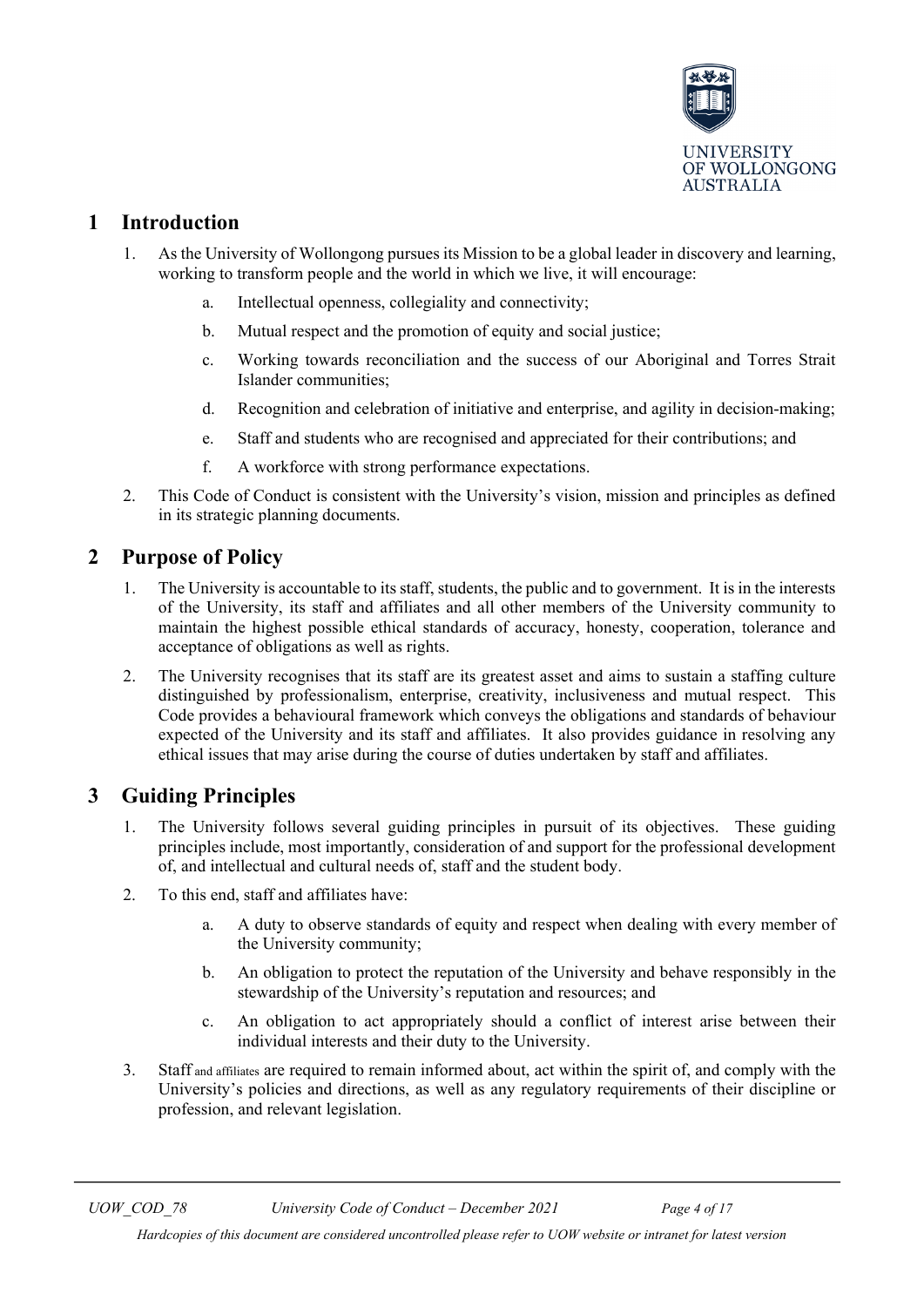

# <span id="page-4-0"></span>**4 Application and Scope**

- 1. This Code applies to all staff, agency staff, contractors, affiliates, volunteers and work experience students of the University. It covers all circumstances when staff or affiliates are performing duties for the University, such as work-related functions, travel and conferences, or any circumstances when staff or affiliates are representing the University. This Code stands beside but does not exclude or replace other legally binding obligations including those referred to in 'References and Legislation'. The University's policy documents provide the framework for this Code.
- 2. This Code does not apply to students except where they are also staff, agency staff, contractors, affiliates, volunteers and work experience students of the University, and only for those duties the student performs as a staff member or affiliate.
- 3. This Code does not apply to University Council members, whose conduct is governed by the University Council Handbook and Council Code of Conduct.
- 4. This Code does not apply to staff of controlled entities of the University of Wollongong as those organisations are expected to have their own Codes of Conduct.

| Word/Term                   | Definition (with examples if required)                                                                                                                                                                                                                                                                                                                                                                                             |
|-----------------------------|------------------------------------------------------------------------------------------------------------------------------------------------------------------------------------------------------------------------------------------------------------------------------------------------------------------------------------------------------------------------------------------------------------------------------------|
| Affiliates                  | Includes people holding University of Wollongong Honorary Awards as<br>conferred by the University Council, including the awards of Emeritus Professor,<br>Honorary Doctor and University Fellow; people appointed in accordance with the<br>University's Appointment of Visiting and Honorary Academics Policy; and<br>people engaged by the University as agency staff, contractors, volunteers and work<br>experience students. |
| Confidential<br>information | Information that is by its nature confidential, is marked as confidential, is known<br>to be confidential, or which ought to have been known as confidential, including<br>but not limited to personal and health information and information contained in<br>student records and databases, employment contracts and records, commercial and<br>legal agreements.                                                                 |
| Conflict of interest        | Exists where there is a divergence between the individual interests of a staff<br>member or affiliates and their professional obligation to the University, such that<br>an independent observer might reasonably question whether the professional<br>actions or decisions of that staff member are influenced by their own interests or<br>are for their own benefit.                                                            |
| Conjoint<br>appointment     | Appointment of a staff member made by the University in conjunction with<br>another organisation, often underpinned by an agreement between the two<br>organisations.                                                                                                                                                                                                                                                              |
| Corrupt conduct             | Deliberate or intentional wrongdoing of staff or affiliates is when they improperly<br>use the knowledge, power or resources of their position for personal gain or the<br>advantage of others, or act dishonestly or unfairly in their position, or conduct<br>themselves in a way that breaches public trust.                                                                                                                    |

# <span id="page-4-1"></span>**5 Definitions**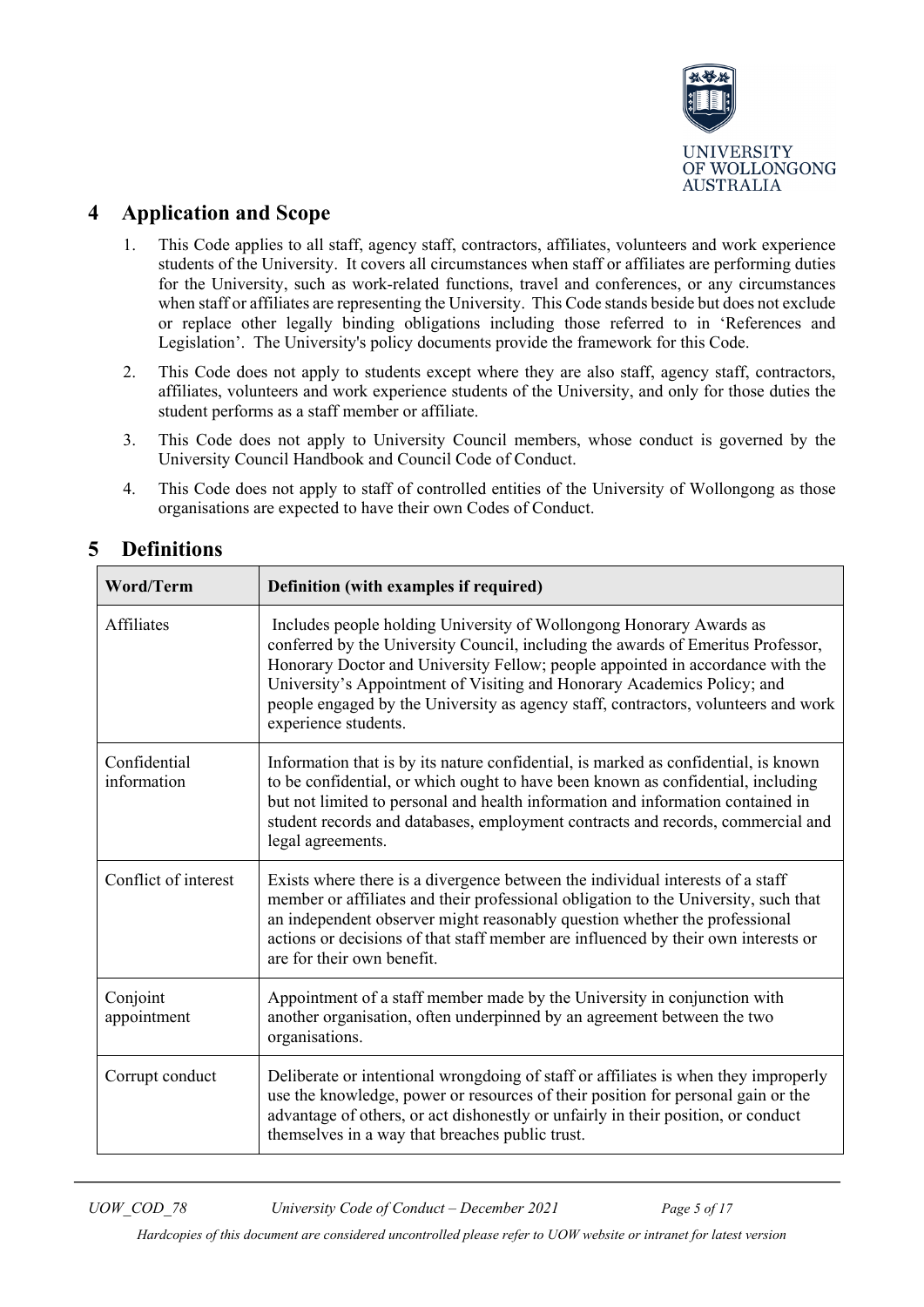

| Foreign<br>Arrangement | A foreign arrangement is a written agreement, contract, understanding or<br>undertaking between an Australian State/Territory entity (including the<br>University) and certain foreign entities (primarily foreign governments and<br>agencies, including certain universities), whether or not there are any other parties<br>to the arrangement and whether it is legally binding or not.                                      |
|------------------------|----------------------------------------------------------------------------------------------------------------------------------------------------------------------------------------------------------------------------------------------------------------------------------------------------------------------------------------------------------------------------------------------------------------------------------|
| Foreign Interference   | As described in the Guidelines to Counter Foreign Interference in the Australian<br>University Sector, foreign interference occurs when activities are carried out by, or<br>on behalf of a foreign actor, which are coercive, covert, deceptive or corrupting<br>and are contrary to Australia's sovereignty, values and national interests.                                                                                    |
| Fraud                  | Includes, theft, criminal deception, making false representations to gain an unjust<br>advantage, abuse of University property or time, and the use of deceit or secrecy to<br>obtain a financial benefit to the detriment of the University.                                                                                                                                                                                    |
| Gift                   | An item offered to or received by a staff member, or affiliate, in the context of<br>their University role (not a formal gift to the University) or provided to an external<br>party by a staff member, or affiliate, in the context of their University role, that<br>has:                                                                                                                                                      |
|                        | financial value;                                                                                                                                                                                                                                                                                                                                                                                                                 |
|                        | physical form; or                                                                                                                                                                                                                                                                                                                                                                                                                |
|                        | can be considered a favour.                                                                                                                                                                                                                                                                                                                                                                                                      |
|                        | The term includes but is not limited to meals, tickets, bottles of alcohol,<br>chocolates, hospitality, ties or other items of clothing, ornaments, artwork or<br>similar, items of historical or cultural significance, cash or vouchers which can be<br>exchanged for goods.                                                                                                                                                   |
| Health information     | As defined in Part 1 of the Health Records and Information Privacy Act 2002<br>(NSW), information about a person's physical or mental health or disability, about<br>their express wishes about future health services, about health services provided to<br>a person; information collected to provide a health service; information about<br>donation of body parts by a person; genetic or information predictive of health.  |
| Natural justice        | Principles that ensure decision-making is fair and reasonable. These include<br>decision-makers informing people of the case against them or their interests,<br>giving people a right to be heard, decision-makers not having a personal interest in<br>the outcome, and acting only on the basis of logically probative evidence; that is,<br>evidence that tends logically to prove the existence or non-existence of a fact. |
|                        | Principles of procedural fairness and natural justice are set out in the University's<br>Grievance Policy.                                                                                                                                                                                                                                                                                                                       |
| Personal information   | As defined in Part 1 of the Health Records and Information Privacy Act 2002<br>(NSW), any information or opinion about a person whose identity is apparent or<br>can reasonably be deducted from the information.                                                                                                                                                                                                                |
| Policy documents       | University Rules, Standards, Codes, Policies, Procedures and Guidelines                                                                                                                                                                                                                                                                                                                                                          |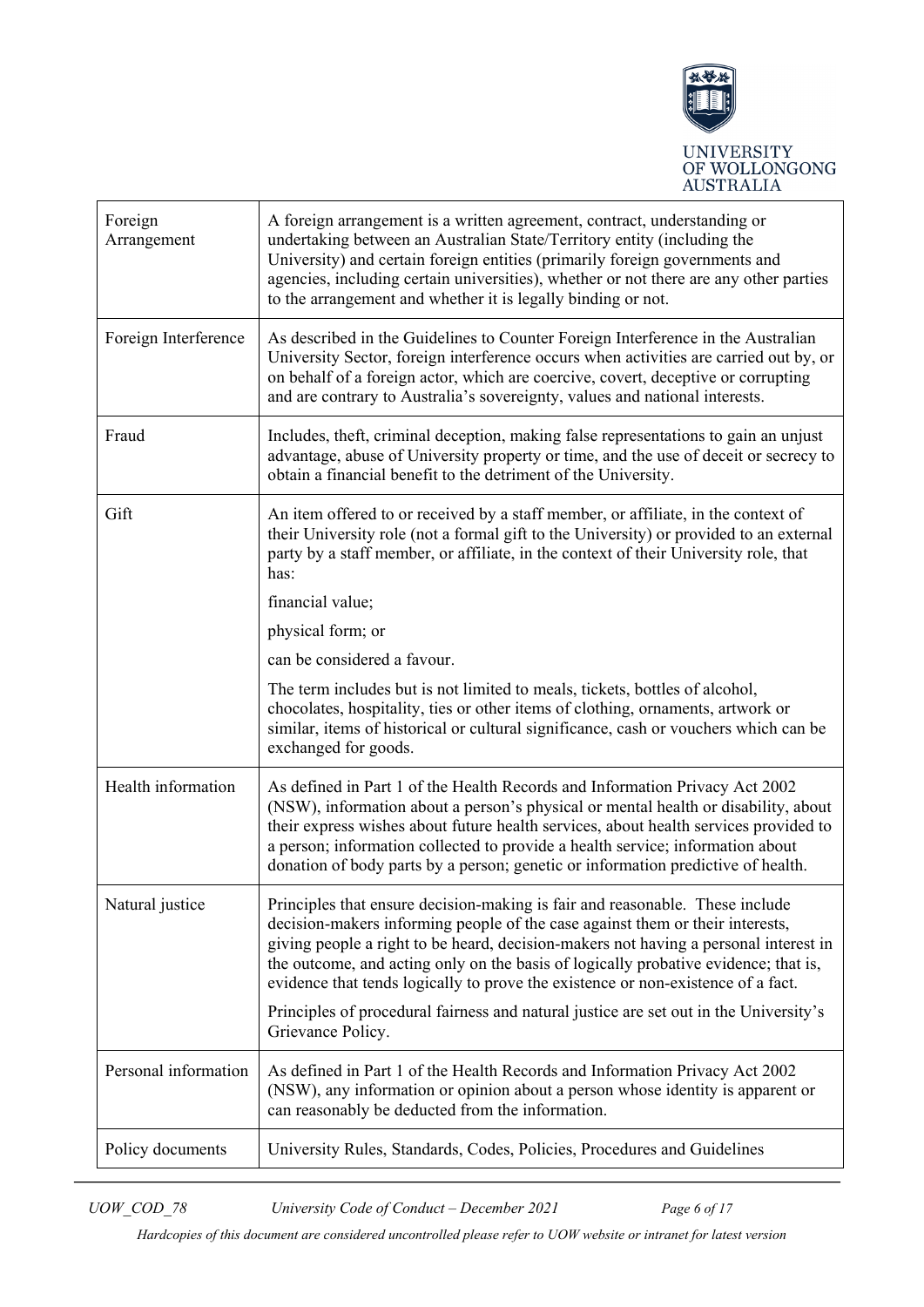

| Protected disclosure<br>/ public interest<br>disclosure | A disclosure satisfying the applicable requirements of Section 2 of the Public<br>Interest Disclosures Act 1994 (NSW). Simply speaking, this means a disclosure<br>made voluntarily by a public official (such as a staff member or affiliate of the<br>University) internally or to an external investigating authority, that shows or tends<br>to show maladministration, corrupt conduct or a serious and substantial waste of<br>public money. |
|---------------------------------------------------------|----------------------------------------------------------------------------------------------------------------------------------------------------------------------------------------------------------------------------------------------------------------------------------------------------------------------------------------------------------------------------------------------------------------------------------------------------|
| <b>Staff</b>                                            | All people employed by the University including conjoint appointments, whether<br>on continuing, permanent, fixed term, casual or cadet or traineeship basis.                                                                                                                                                                                                                                                                                      |
| Student                                                 | A person registered for a course at the University of Wollongong.                                                                                                                                                                                                                                                                                                                                                                                  |
| Theft                                                   | The dishonest appropriation of the University's property with intent to deprive the<br>University of it.                                                                                                                                                                                                                                                                                                                                           |
| University resources                                    | University property, both tangible and intangible, including but not limited to,<br>goods, facilities and equipment such as mobile phones and credit cards, IT<br>resources, personal information, health information, confidential information,<br>records, marketing materials, vehicles, stationery and the intellectual property of<br>the University.                                                                                         |

# <span id="page-6-0"></span>**6 Standards Required of Staff and Affiliates**

#### **Respect, Tolerance and Equitable Treatment**

- 1. The University is committed to ensuring an environment that values people and is conducive to good work and academic outcomes and practices. All members of the University community are entitled to be treated with respect and given equal opportunities regardless of personal, social or cultural characteristics, and have the right to experience a safe work environment free from unfair treatment, discrimination, harassment, victimisation, vilification or bullying.
- 2. In supporting its commitment to respect, tolerance and equitable treatment, the University developed EO Online, a self-paced, online equal opportunity professional development program. Consisting of two modules, EO Online employs interactive learning techniques and contains many real life examples. Staff are required to complete EO Online on commencement to satisfy probation, and then every two years for the duration of employment.
- 3. Staff or affiliates who become aware of, or believe they are the recipient of, unfair treatment, discrimination, harassment, victimisation, vilification or bullying should refer their concerns to the appropriate person in accordance with the University's Grievance Policy.
- 4. Managers and Heads of Units are required to understand and apply the principles of equal employment opportunity, and to ensure that the employees whom they supervise understand and adhere to these principles and the requirements of the University's Employment Equity and Workforce Diversity Policy, Respect for Diversity Policy, Disability Policy–Staff, Sexual Harassment Prevention Policy, Bullying Prevention Policy and Inclusive Language Guidelines.

#### **Workplace Health and Safety**

5. The University is committed to ensuring the health, safety and welfare of its staff and the health and safety of students, visitors and contractors, and strives to foster the development of safety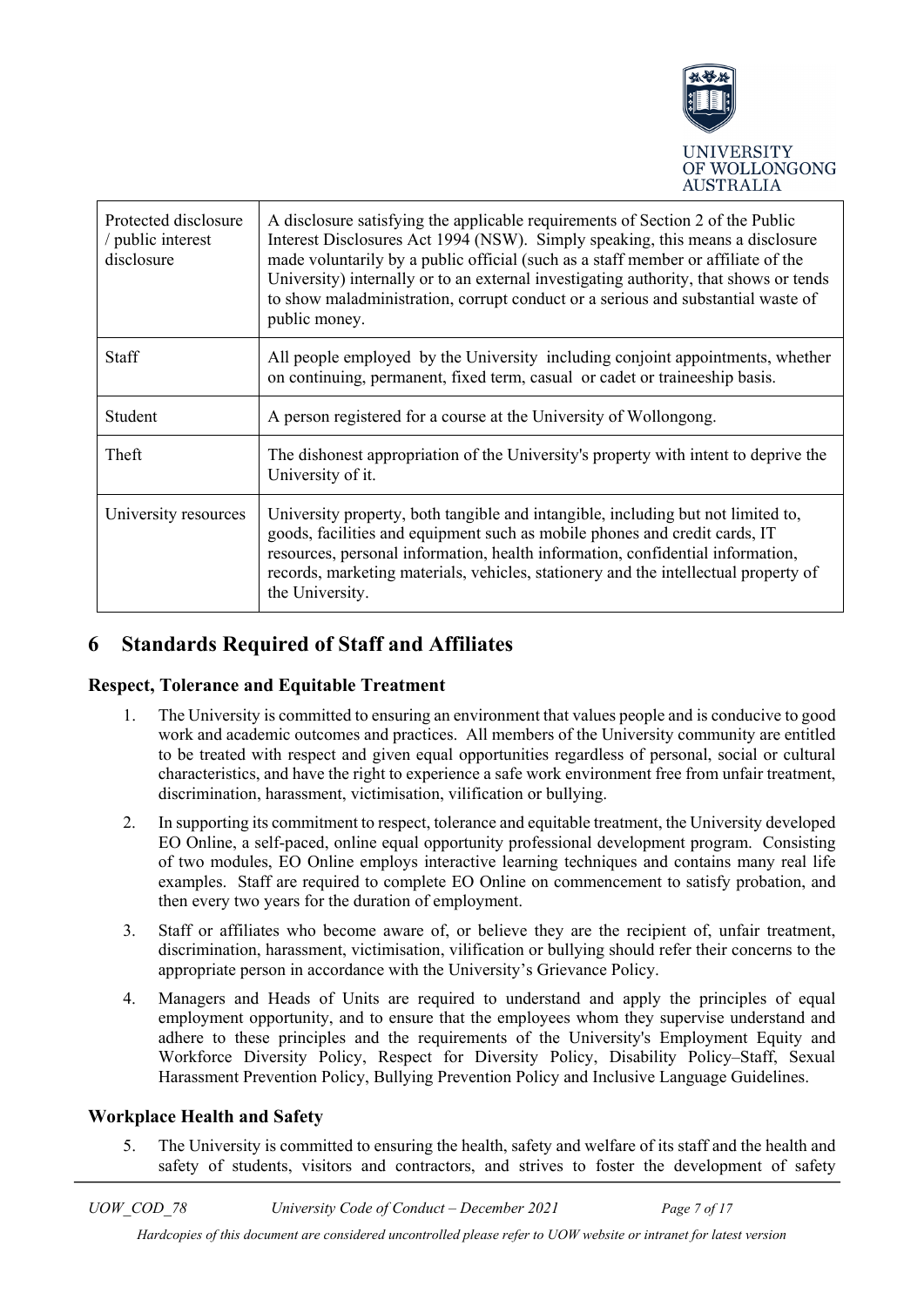

consciousness in all members of the University community. The University has a moral and a legal responsibility to provide a safe and healthy environment in which to study and work.

- 6. Staff and affiliates must take reasonable care regarding the health, safety and welfare of themselves and others in the University community. Individually and collectively, staff and affiliates have workplace health and safety responsibilities which include:
	- a. conducting work in a safe manner and properly using and maintaining machinery and equipment;
	- b. following health and safety instructions and taking notice of signs;
	- c. participating in safety training and wearing or using safety equipment provided;
	- d. informing their supervisor or the University's Workplace Health and Safety Unit about hazards or other safety matters they become aware of; and
	- e. reporting unsafe acts, hazards or incidents which pose a risk to health and safety. Where possible, such reporting should be done via the University's online reporting system which is available on the Workplace Health and Safety website.
- 7. Further information on workplace health and safety can be found in the University's Workplace Health and Safety Policy, and associated procedures, and on the University's Workplace Health and Safety website.
- 8. Staff and affiliates should ensure they do not attend work or perform their duties or functions while under the influence of drugs or alcohol. Being affected by alcohol or drugs at work can seriously compromise the health, safety and welfare of all members of the University community, and may also expose the University to legal liability in some circumstances. The University's Policy on Alcohol and Drugs in the Workplace and Guidelines on the Use and Management of Alcohol set out these obligations in further details.

#### **Working with Children and Young People**

- 9. The University is required to comply with relevant NSW legislation and related instruments including but not limited to: Child Protection (Working with Children) Act 2012 (NSW); Child Protection (Working with Children) Regulation 2013 (NSW); Children and Young Persons (Care and Protection) Act 1998 (NSW); and The Children and Young Persons (Care and Protection) (Child Employment) Regulation 2015 (NSW). The University's Child Protection Policy sets out the principles and key obligations and requirements related to child protection for University staff and affiliates. While University staff and affiliates working with UOW students under the age of 18 years are exempt from the definition of child-related work under the Child Protection (Working with Children) Act 2012 (NSW), the University recognises that there may be some situations that involve child-related work, for example programs specifically developed for participation by school students and pre-school age children, or research involving children. The University therefore has an obligation to ensure that children under the care and supervision of University staff and affiliates are protected from harm.
- 10. All staff and affiliates must ensure that children under their care and supervision are protected from harm. Staff and affiliates must be mindful of their position of authority with respect to children and must ensure that their interactions with children are ethical and do not amount to an abuse of that position.
- 11. The University has a responsibility to ensure staff, affiliates and applicants for positions are suitable for child-related positions. The Child Protection (Working with Children) Act 2012 (NSW) requires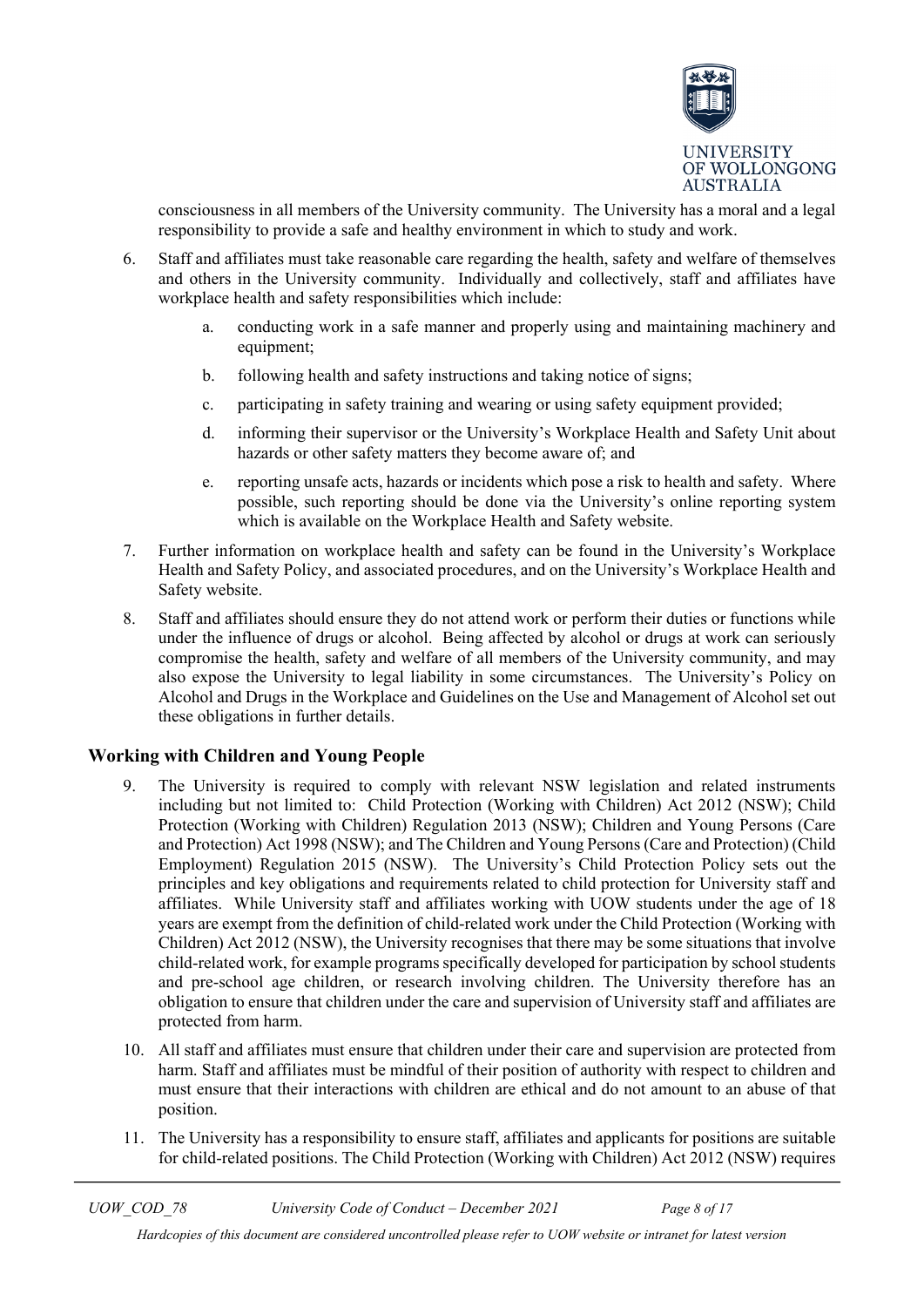

that people who work or volunteer in child-related work apply for and hold a Working with Children Check clearance.

- 12. The approved screening agency for the University is the Office of the Children's Guardian. An offer of employment by the University for a child-related position will be conditional upon obtaining and maintaining a Working with Children Check clearance. No disqualified person will be retained in or appointed to work in child-related employment within the University, whether in a continuing, fixed term or casual mode of employment.
- 13. Further information on this matter can be found on the University's Human Resources Division intranet page and the Office of the Children's Guardian website.

#### **Confidentiality of Information and Privacy**

- 14. In the course of its business, the University has access to and use of confidential information about students, staff, affiliates and commercial organisations, and is committed to protecting the confidentiality of all such information at all times.
- 15. Staff and affiliates have an obligation to the University to maintain the confidentiality of confidential information of the University, Staff and affiliates with access to confidential information must therefore maintain strict confidentiality of all such information that comes into their possession.
- 16. When collecting, using, storing, securing and disclosing personal and health information, staff and affiliates are required to comply with the University's Privacy Policy and relevant privacy legislation.
- 17. Further information about the University's privacy obligations can be found in the University's Privacy Policy and Privacy Information Sheet – General, the Privacy and Personal Information Protection Act 1998, and the Health Records and Information Privacy Act 2002.

### <span id="page-8-0"></span>**7 University Resources and Reputation**

- 1. The University recognises the need to protect its reputation by maintaining ethical standards, fairness and integrity in all its dealings, avoiding any activity or interest that might reflect unfavourably upon the integrity and reputation of the University.
- 2. Staff and affiliates should ensure that they present and conduct themselves professionally as appropriate to their role and work context within the University.

#### **Academic Freedom**

- 3. The University is committed to the protection and promotion of intellectual freedom within the University. In the performance of their duties, academic staff have the right to:
	- a. pursue critical and open inquiry;
	- b. research and publish;
	- c. participate in public debates and express opinions, including unpopular or controversial opinions about issues and ideas;
	- d. participate in an appropriate form in decision making processes and structures germane to their field of expertise and onus of responsibility within the University;
	- e. teach, assess and develop curricula within the processes laid down by the University Council; and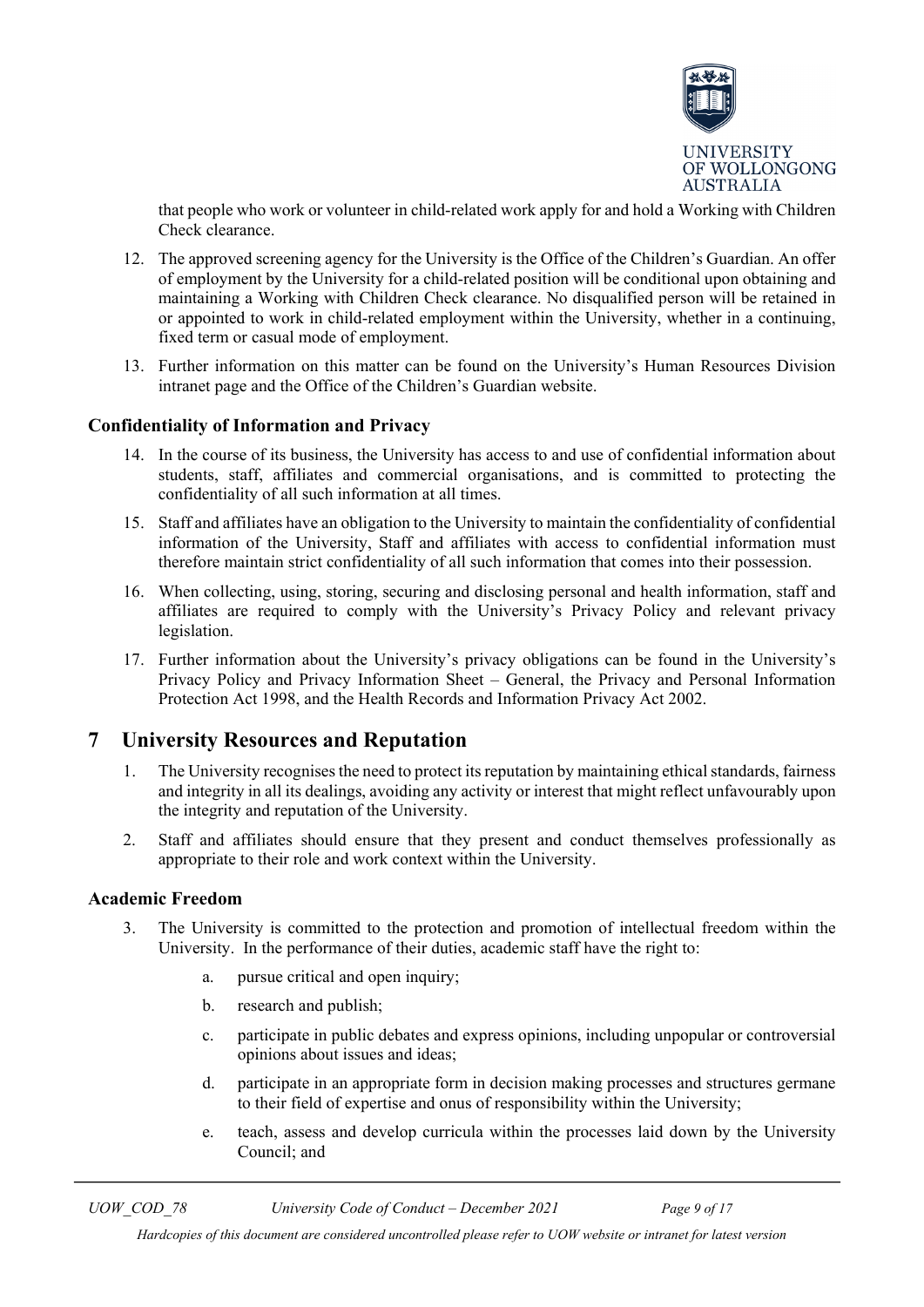

f. participate in professional and representative bodies, including unions, and engage in community service;

without fear of harassment, intimidation, bullying, victimisation, vilification or unfair treatment and without using these as a basis for personal attack on others.

#### **Public Comment**

- 4. The University recognises the traditional role of staff and affiliates in making informed comment on societal values, behaviours, customs and practices, in challenging beliefs, practices, policies and structures, and in participating in public debate on issues of professional and public concern. Members of the University community are encouraged to participate in public debate on issues of professional and public concern.
- 5. Views which are attributed to the University as a corporate body may be expressed to the public only in accordance with the University's Use of University Name in Public Statements Policy, Delegations of Authority Policy and Social Networking Use Guidelines. When making public comments that are not made as an official representative of the University pursuant to the above policies, staff and affiliates of the University must make it clear that they are expressing individually held opinions that are not necessarily those of the University.

#### **Intellectual Property**

6. Staff and affiliates are required to deal with the intellectual property of the University in accordance with the University's IP Intellectual Property Policy and accompanying IP policy framework.

#### **Travel**

- 7. When conducting business on behalf of the University, staff and affiliates are often required to travel within Australia or overseas, to attend conferences or meetings or to conduct research. At all times during such travel, staff and affiliates are considered ambassadors of the University and are responsible for representing the University community in a positive way.
- 8. Further information about travelling on behalf of the University can be found in the Travel and Entertainment Policy and Travel Policy relating to Motor Vehicle Use, and staff and affiliates must comply with these policies when organising and conducting such travel.

#### **University Resources**

- 9. Staff and affiliates are responsible for the effective and economical use of University resources and have a duty to care for and safeguard University resources within their possession or control. Limited personal use of University facilities and equipment, which staff or affiliates may use in their daily duties, may be permitted, provided that the use is not excessive, complies with University policies or procedures, does not interfere with the performance of University duties or functions, is not for any commercial activity or pecuniary gain, and in all circumstances is reasonable.
- 10. When using University facilities and equipment, staff and affiliates must comply with relevant University policy documents and employment agreements. These include but are not limited to the IT Acceptable Use Policy, Mobile Phone Policy, Email Access Policy, and Internet Access Policy.

#### **Financial Transactions and Purchasing**

11. During the course of their duties, many staff and affiliates may be involved in financial transactions with or on behalf of the University, such as applying for or authorising petty cash payments, using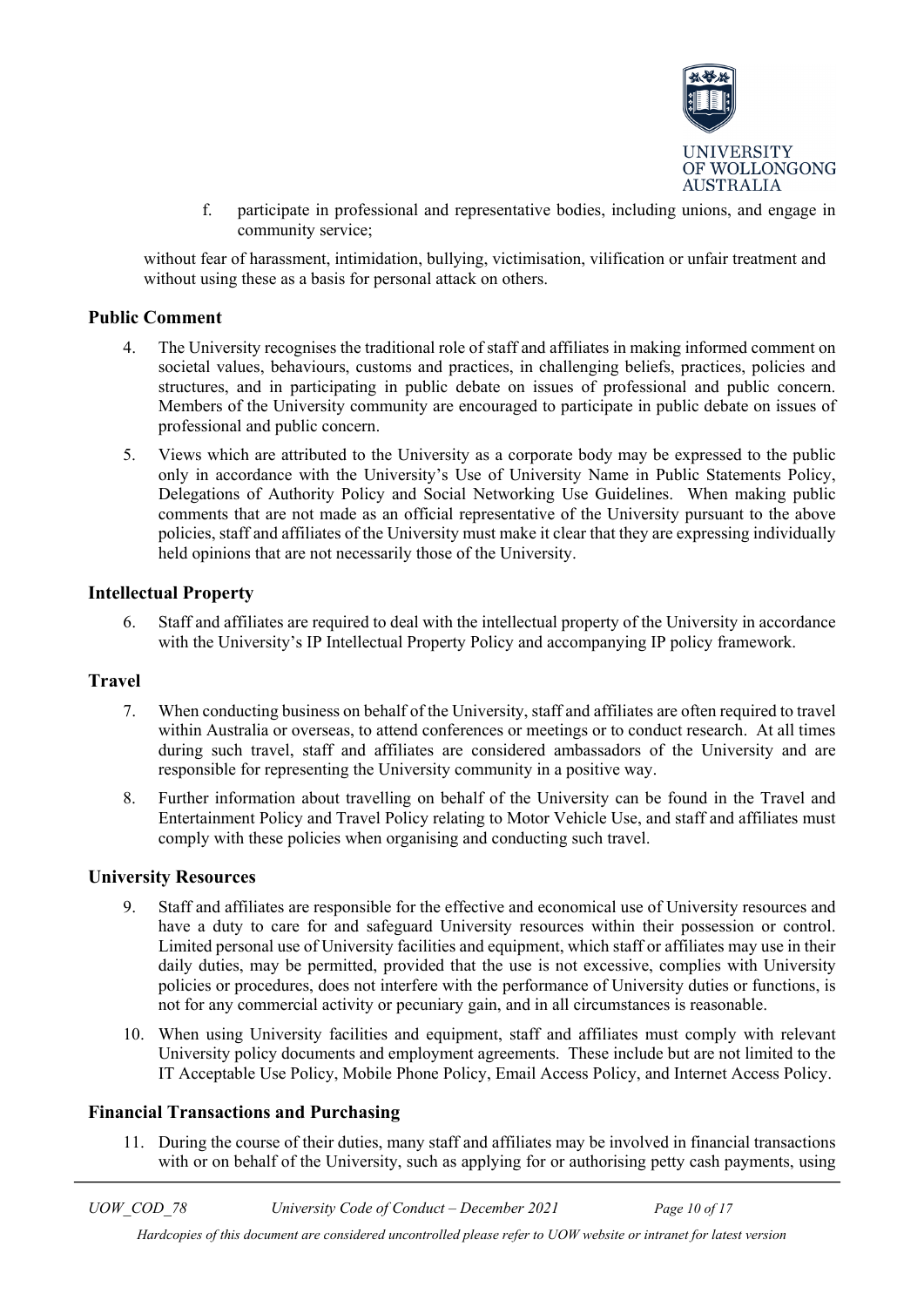

or authorising payments made by a University credit card, purchasing and procurement of supplies and other items, and applying for and authorising payments to staff members as reimbursement for work-related expenses.

12. To provide guidance on such transactions, the University has in place several policies including the Corporate Credit Card Policy, Purchasing and Procurement Policy, and the Delegations of Authority Policy. Staff members and affiliates involved in financial transactions with the University are strongly encouraged to make themselves aware of the content of the relevant policy, so that they may avoid taking actions that may inadvertently expose themselves to allegations of mishandling, misappropriation or acting without delegation.

#### **Records Management**

- 13. Most of the University's business activities involve the collection, creation, analysis and dissemination of information. To ensure business continuity and to use information effectively and efficiently, it is essential that adequate records are made of the University's business activities and that such records be adequately managed.
- 14. Staff and affiliates are obliged to collect, create, analyse and disseminate information and records in accordance with the University's Records Management Policy, Records Handling Guidelines and accompanying records management framework.
- 15. In addition to its records management framework, the University must also comply with its legal responsibilities under the State Records Act 1998 (NSW).

#### **Fraud and Corruption Prevention**

- 16. Staff and affiliates must report to the University any suspicion held on reasonable grounds of theft, fraud, corrupt conduct, or maladministration on the part of any member of the University community, or of serious and substantial waste of University resources.
- 17. Allegations of theft, fraud, corrupt conduct and/or maladministration may be reported in confidence by:
	- a. Staff, to that staff member's supervisor, relevant Head of School or Business Unit; or
	- b. An affiliate, to the relevant Head of School or Business Unit.

who will treat the allegation as confidential and conduct an investigation as appropriate.

18. Should a staff member consider it inappropriate to disclose an allegation of theft, fraud, corrupt conduct or maladministration to their supervisor, disclosure may be made directly to the Executive Dean of their Faculty or the Director of their Business Unit or a member of the Senior Executive, or made as a Protected Disclosure. Further information may be found in the University's Fraud and Corruption Prevention Policy.

#### **Public Interest Disclosure**

- 19. Occasionally, a staff member may consider it appropriate to report an allegation of theft, fraud, corrupt conduct and/or maladministration as a protected disclosure. Such disclosures may be made:
	- 19.1. Internally: to the Vice-Chancellor or the University's Disclosure Coordinator
	- 19.2. Externally:
		- a. For allegations of maladministration to the NSW Ombudsman,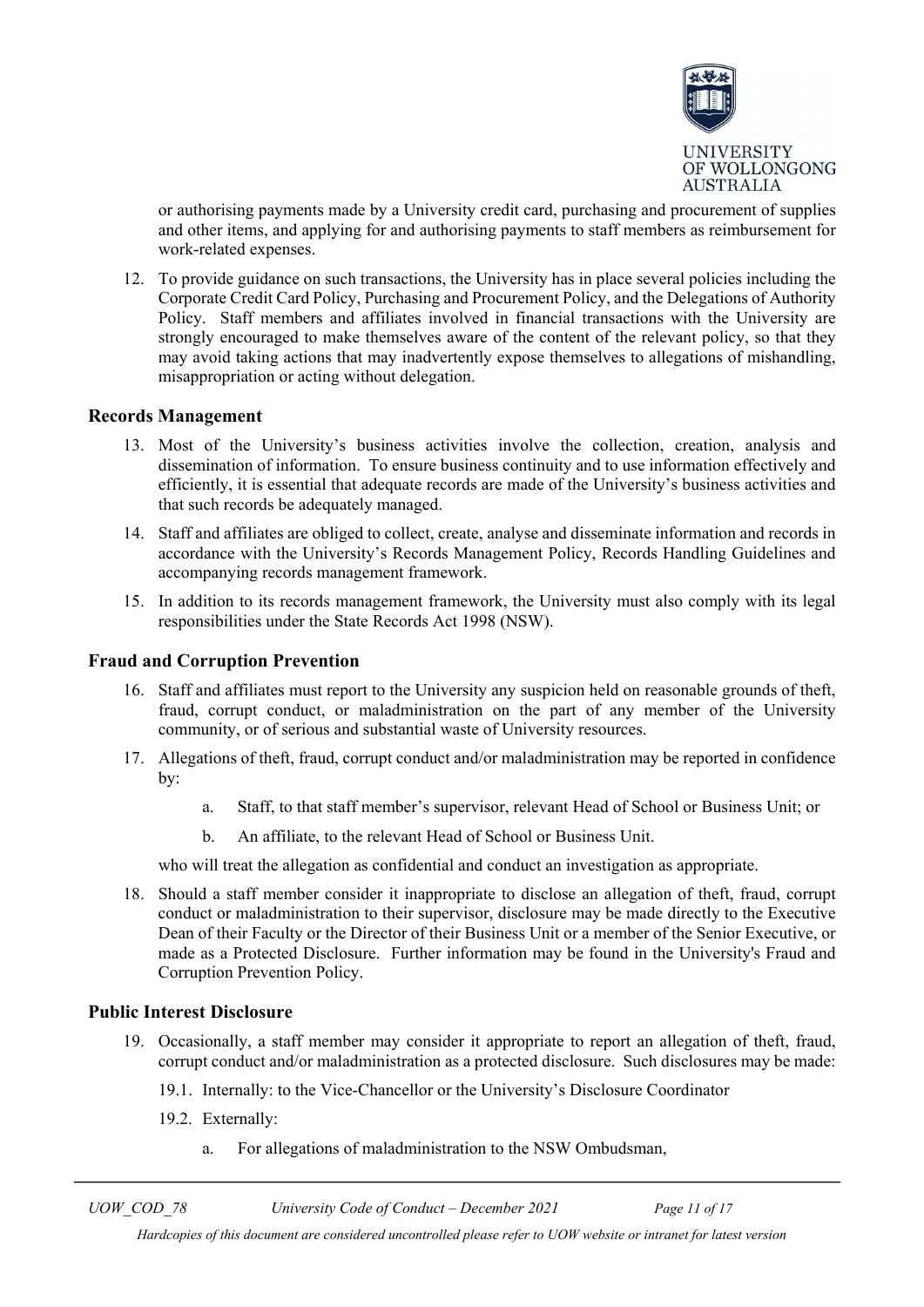

- b. For allegations of corrupt conduct to the Independent Committee Against Corruption (ICAC), or
- c. For allegations of serious and substantial waste of public money to the NSW Auditor-General.
- 20. All disclosures must be properly dealt with. The University's Disclosure Coordinator will assess each disclosure; ensure that appropriate follow up action is taken, report investigation findings and recommend remedial action; advise external agencies as appropriate; and keep the person who made the original disclosure informed of the progress of the matter.
- 21. All disclosures must be dealt with pursuant to the rules of natural justice and must provide the opportunity for the subject of the disclosure to explain his/her version of events.
- 22. Disclosures which are frivolous or vexatious, which primarily question the merits of government policy or are made in an attempt to avoid dismissal or disciplinary action will not be protected by the Public Interest Disclosures Act 1994 (NSW).
- 23. Further information about protected disclosures can be found on the University's Public Interest Disclosures website.

# <span id="page-11-0"></span>**8 Conflicts of Interest**

1. In all personal and business interactions, staff and affiliates are to observe high standards of ethical behaviour and avoid any activity or interest that might reflect unfavourably upon the University. Staff and affiliates are obliged to adhere to the principles set out in the University's Conflict of Interest Policy and Close Personal Relationships Guidelines to ensure that their activities and interests do not conflict with their obligations to, or the welfare of, the University.

#### **Secondary Employment**

2. In valuing the expertise of its people, the University recognises that staff may engage in paid or unpaid outside employment or private practice. Outside employment should not create a conflict of interests with their duties to the University and must be approved in accordance with the University's Secondary Employment Policy or Commercial Research Policy. Such approval must be received prior to commencement of the secondary employment or commercial research.

#### **Gifts or Benefits**

- 3. The receipt of gifts or the giving of gifts or benefits has the potential to impact on the reputation and image of the University and the potential to breach ethical and legal standards. Receiving or giving of gifts or benefits that could appear to influence any aspect of a staff member or affiliate's professional duties may be perceived by others as an inducement. Neither staff nor affiliates may give or receive gifts or favours that could create a conflict of interest or a perceived conflict of interest, compromise their judgement, damage relationships with others or indicate any favouritism or prejudice towards a person or group of people.
- 4. Staff and affiliates must not solicit gifts or benefits and under no circumstances may staff or affiliates accept money or lottery tickets, except where permitted under the Philanthropic Fundraising, Gift Acceptance and Recognition Policy.
- 5. Staff and affiliates must not accepts or confer gifts or benefits unless they comply with the University's Conflict of Interest Policy.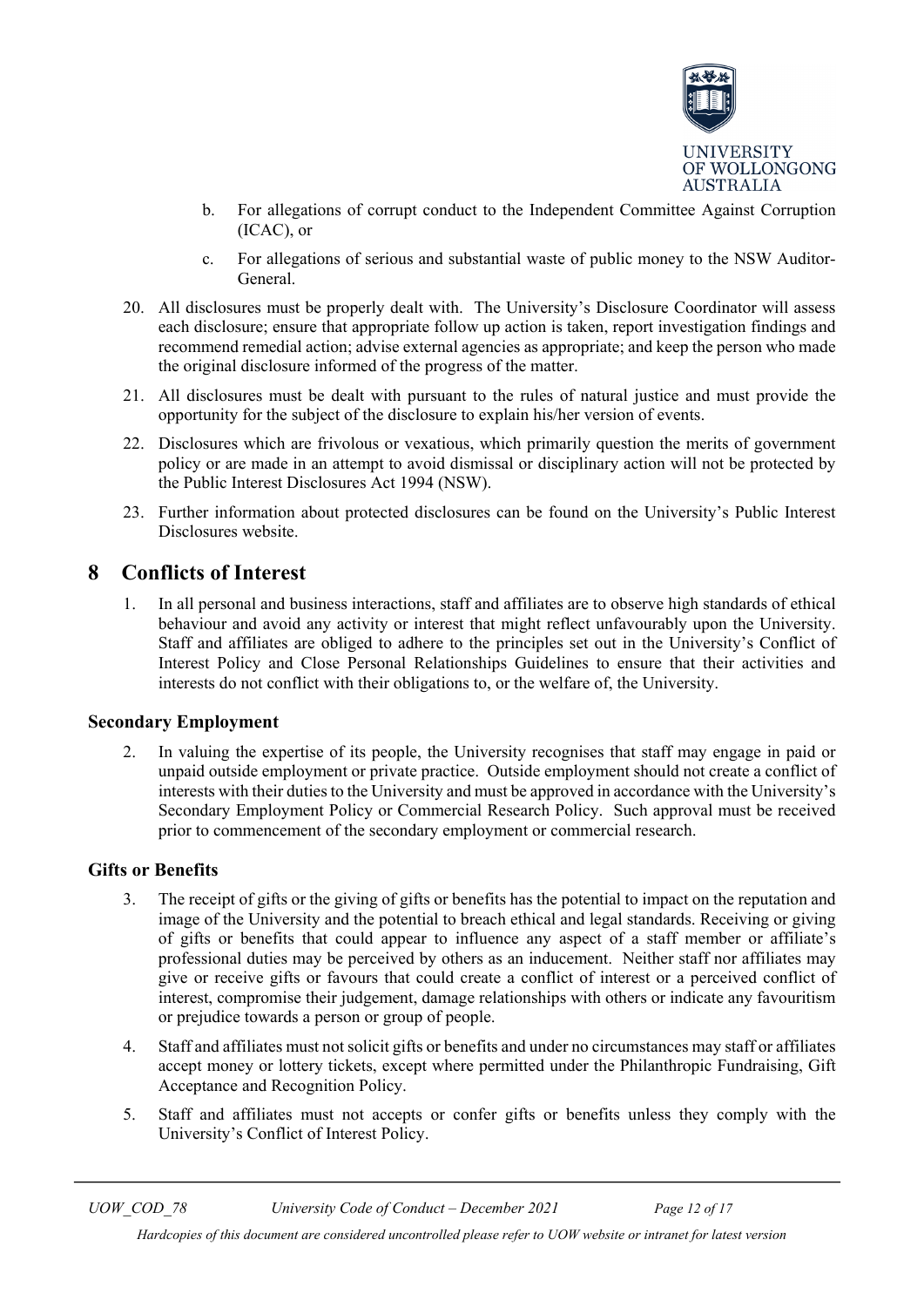

- 6. For information on the acceptance of gifts to the University, refer to the Philanthropic Fundraising, Gift Acceptance and Recognition Policy. The Philanthropic Fundraising, Gift Acceptance and Recognition Policy applies to all bequests and all other gifts to the University covered by the definition of gift. It does not include personal gifts offered to individual staff or affiliates of the University, for example, by companies, international dignitaries or collaborators. The University's policy on the acceptance of such gifts by staff or affiliates is contained in other University policies such as the Conflict of Interest Policy.
- 7. Staff and affiliates are also required to comply with appropriate State and Federal legislation regarding the giving and receiving of gifts or favours.
- 8. When in doubt, staff and affiliates should seek advice, as set out in the Conflict of Interest Policy.

# <span id="page-12-0"></span>**9 Foreign Engagement**

- 1. The Australian government has implemented a range of measures, including legislation, relevant to engagement by staff, affiliates and the University with foreign governments, and related organisations and persons. The University is committed to meeting its compliance obligations under the *Australia's Foreign Relations (State and Territory Arrangements) Act 2020* and the *Foreign Influence Transparency Scheme Act 2018*, and to taking appropriate steps to manage the risk of Foreign Interference, consistent with the Guidelines to Counter Foreign Interference in the Australian University Sector.
- 2. Staff are responsible for complying with any policies, procedures and directives designed to ensure the University complies with its notification obligations in relation to Foreign Arrangements under the *Australia's Foreign Relations (State and Territory Arrangements) Act 2020*. This legislation requires Foreign Arrangements to be notified to the Minister for Foreign Affairs, both at the negotiation stage and when finalised.
- 3. The *Foreign Influence Transparency Scheme Act 2018* requires certain activities to be registered when they involve a person or organisation agreeing to act on behalf of a foreign government, political party or related entity/person for the purpose of influencing Australian political or government outcomes. This obligation applies not only to the University, but also to staff and affiliates (i.e. agreements not made on behalf of the University). Staff must notify their Executive Dean, Director or other senior manager (as applicable) in the event they personally register an activity on the public register ('Transparency Register'), and are responsible for complying with any policies, procedures and directives designed to ensure the University complies with its registration obligations.
- 4. Staff must take appropriate steps to guard against the risk of Foreign Interference impacting the University, including by complying with the Risk Management Policy, the Conflicts of Interest Policy and any other related guidelines, procedures or directives.

# **10 Guidance on Ethical Issues**

- 1. The University acknowledges that it cannot formulate policies to address all issues which may be faced by staff and affiliates. The development of an ethical environment relies on each person taking responsibility for his or her own behaviour after considering State and Federal law, the University's stated values, the provisions of the University's policy documents and any other professional codes applicable to that person.
- 2. Staff and affiliates should ensure their activities and interests do not create a conflict of interest with their obligations to, or the welfare of, the University, and should avoid ethical, legal, financial or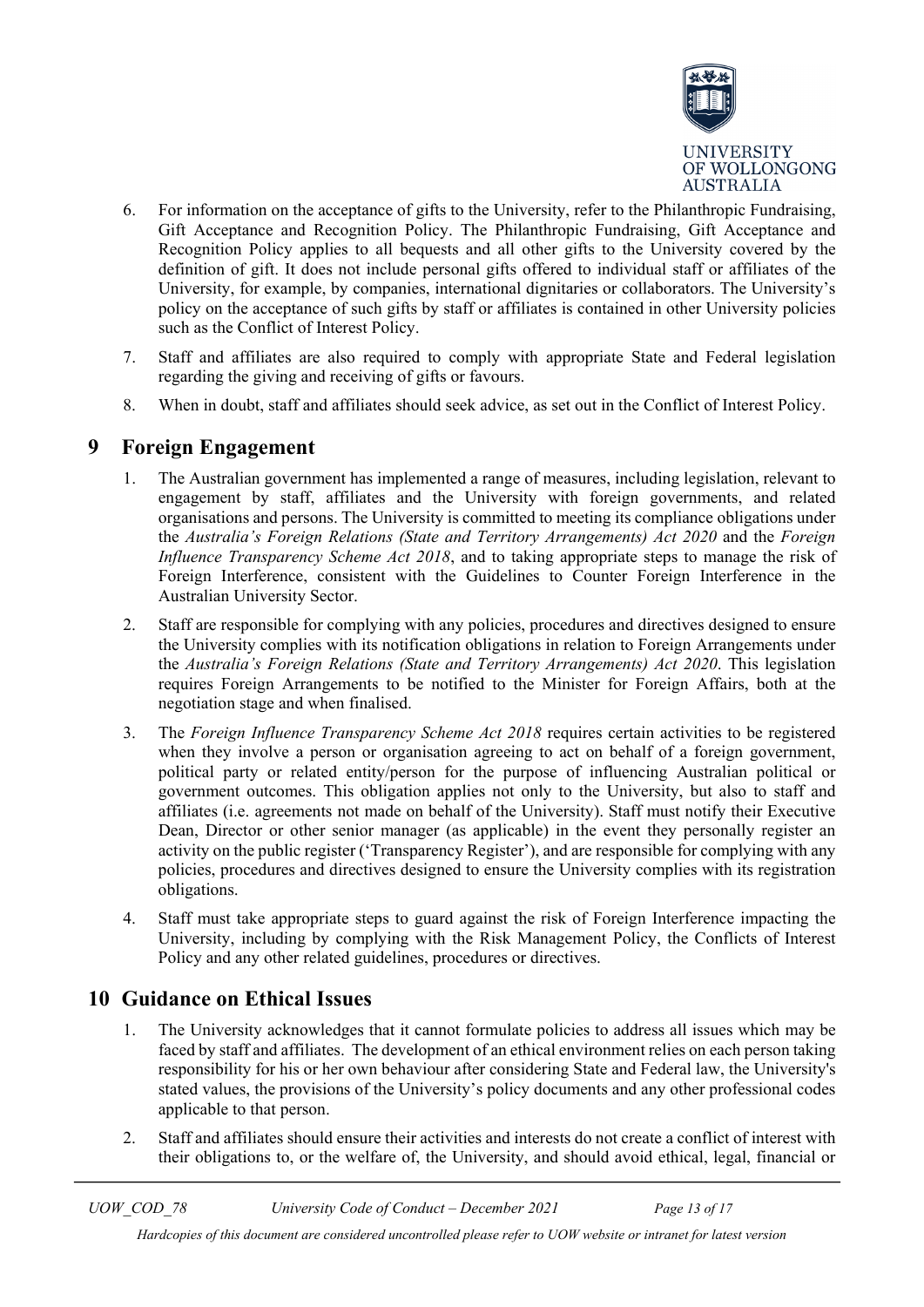

other conflicts of interest. When making decisions related to the University, staff and affiliates are required to consider:

- a. Whether or not the decision complies with the University's legal obligations;
- b. Whether or not any conflicts of interest arise from the decision; and
- c. The possible impact of the decision on others and on the reputation of the University.
- 3. Staff and affiliates may occasionally be confronted with ethical dilemmas in which there is a perceived conflict of interest or duty or loyalty to the University but which may have no single correct or straightforward answer. Advice on ethical issues may be obtained from a range of sources within the University depending on the context, including:
	- a. Executive Deans of Faculties and Directors of Business Units;
	- b. The Complaints Management Centre;
	- c. Director, Human Resources Division;
	- d. Director, Governance and Legal Division
	- e. Manager, Business Assurance
	- f. Employment Relations Manager
	- g. Human Resource Business Partners; and
	- h. Senior members of staff.
- 4. Advice on ethical issues may also be obtained from sources outside the University, for example:
	- a. The National Health and Medical Research Council
	- b. Professional associations
	- c. The St James Ethics Centre.

### <span id="page-13-0"></span>**11 Compliance with Code**

- 1. All staff and affiliates are required to comply with this Code.
- 2. Any alleged breaches of this Code will be dealt with in accordance with the applicable University policy document, enterprise agreement, industrial instrument or contract.
- 3. In the case of an alleged breach of this Code that is not covered by a University policy document, enterprise agreement, industrial instrument or contract, the University will apply the principles of natural justice when investigating such a complaint.
- 4. If an allegation is found to be proven:
	- a. Staff may have their employment with the University terminated.
	- b. Affiliates may have action taken against them which may include termination or nonrenewal of their contract or appointment with the University.
- 5. The University treats all complaints seriously and makes every effort to expeditiously investigate complaints in accordance with the University's policy documents. Where there is no relevant process for dealing with an alleged breach of this Code, the University will take steps to ensure the matter is properly considered and, if proven, that appropriate action is taken.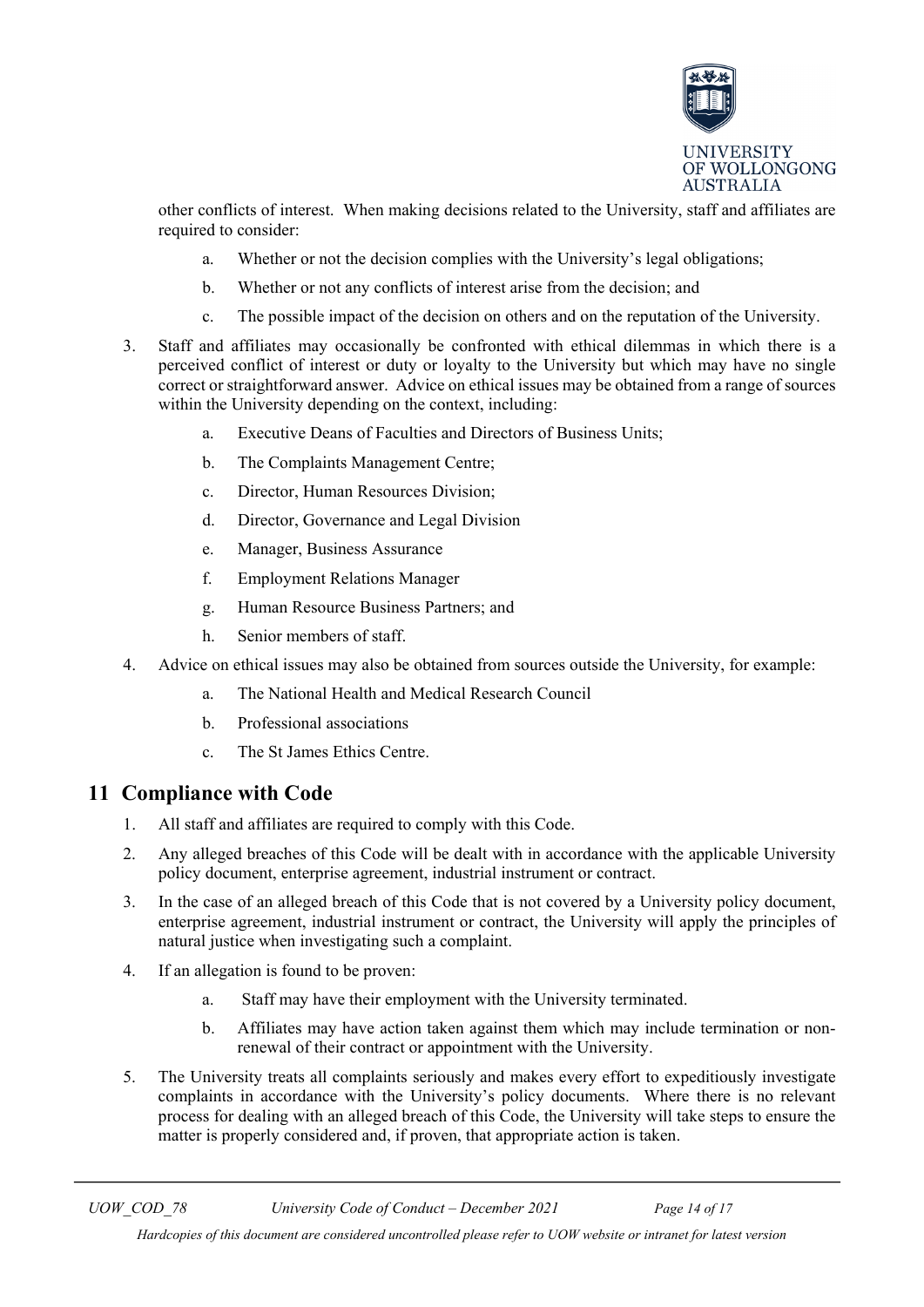

6. The University acknowledges that multiple pathways exist for dealing with complaints. It is useful, prior to making a complaint, to consult with appropriate persons to identify the best way to proceed. These could include the Complaints Management Centre, the Human Resources Division or the Student Ombudsman. Staff and affiliates should make every effort to direct complaints in accordance with the Grievance Policy.

# <span id="page-14-0"></span>**12 Limit on Confidentiality**

1. Any confidentiality regarding conduct arising under this Code of Conduct is limited by the University's obligations under law to disclose certain conduct to relevant authorities. For example, the University has an obligation to disclose corrupt conduct to ICAC, and to disclose serious indictable offences to NSW Police.

# <span id="page-14-1"></span>**13 Roles & Responsibilities**

- 1. It is the responsibility of staff and affiliates to be aware of and conduct themselves in accordance with this Code and related policy documents.
- 2. It is the responsibility of supervisors, managers, Executive Deans, Directors and Heads of Units to:
	- a. Ensure that new staff and affiliates are introduced to the provisions of this Code and related policy documents;
	- b. Ensure that staff under their supervision fulfil the requirements of their induction by being aware of the University's policy documents;
	- c. Ensure that staff are aware of, and periodically renew their awareness of, this Code;
	- d. Model good behaviour consistent with this Code and related policy documents; and
	- e. Appropriately respond to reports of contravention of this Code.
- 3. It is the responsibility of the University to:
	- a. Ensure this Code is accessible and communicated to all staff and affiliates; and
	- b. Ensure this Code is implemented and applied consistently throughout the University community.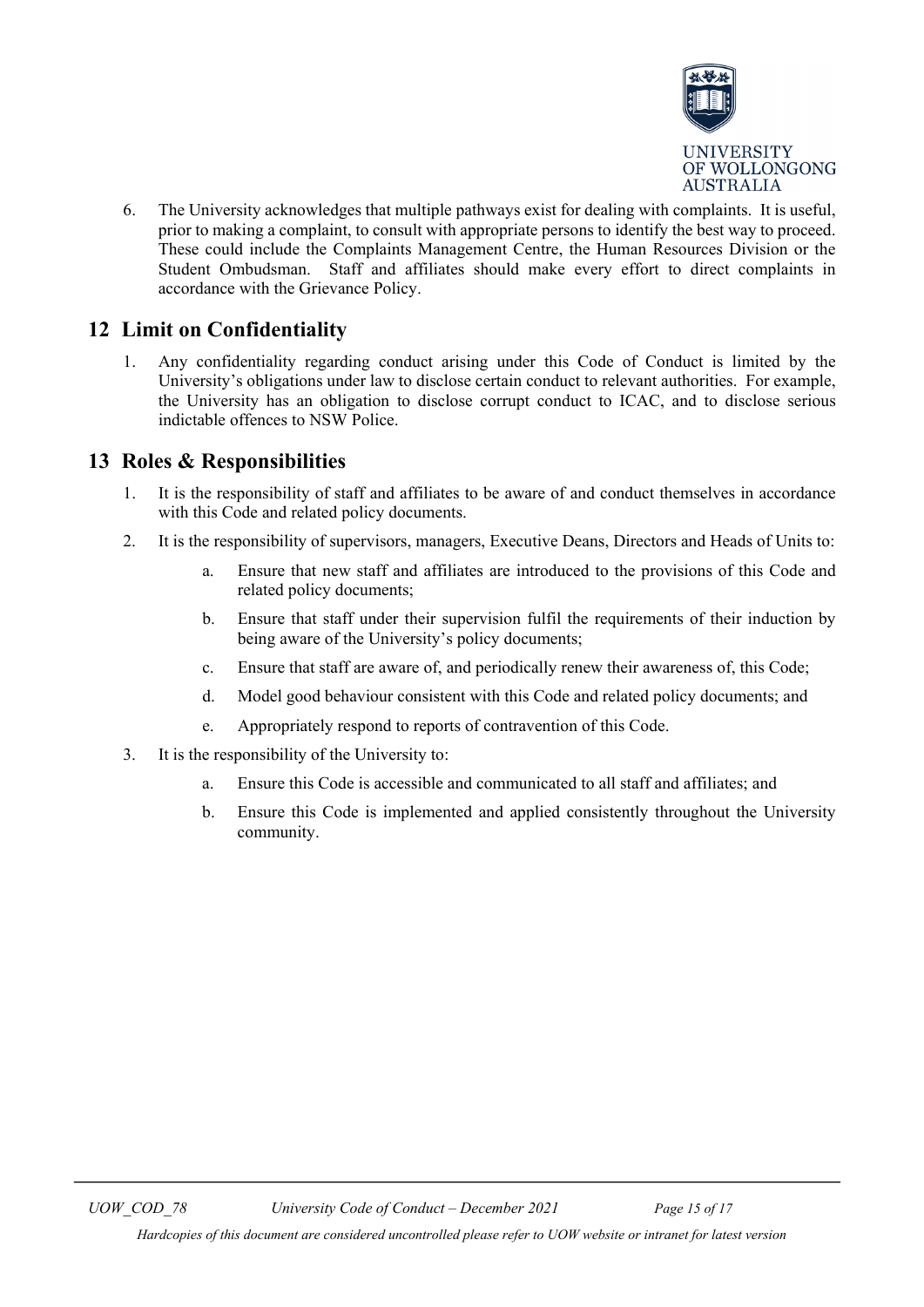

| <b>Version</b><br>Control | <b>Date Effective</b> | <b>Approved By</b>                     | Amendment                                                                                                                                                                                                 |
|---------------------------|-----------------------|----------------------------------------|-----------------------------------------------------------------------------------------------------------------------------------------------------------------------------------------------------------|
| 1                         | 2 June 2000           | University Council                     | New Policy                                                                                                                                                                                                |
| $\overline{2}$            | 6 May 2009            | Vice-Principal<br>(Administration)     | Migrated to UOW Policy Template as per<br>Policy Directory Refresh                                                                                                                                        |
| 3                         | 9 March 2010          | Vice-Principal<br>(Administration)     | New review date identified in accordance<br>with Standard on UOW Policy                                                                                                                                   |
| $\overline{4}$            | 12 July 2011          | University Council                     | Review of Code in line with review date,<br>resulting in substantial revisions.                                                                                                                           |
| 5                         | 30 November<br>2012   | Vice-Principal<br>(Administration)     | Change from OHS to WHS                                                                                                                                                                                    |
| 6                         | 11 September<br>2013  | <b>Chief Administrative</b><br>Officer | Change from $VP(A)$ to $CAO$                                                                                                                                                                              |
| 7                         | 5 February 2014       | Chief Administrative<br>Officer        | Updated legislative references                                                                                                                                                                            |
| 8                         | 13 February<br>2014   | Deputy Vice-Chancellor<br>(Education)  | Updated to reflect changes from Dean of<br>Students to Student Ombudsman.                                                                                                                                 |
| 9                         | 5 July 2016           | Vice-Chancellor                        | Consequential amendment following minor<br>amendment to Coursework Student<br>Academic Complaints Policy - removal of<br>reference to Student Ombudsman at clause<br>9.3. Transfer to rebranded template. |
| 10                        | 9 December<br>2016    | University Council                     | Consequential amendments to section 6.<br>Standards Required of Staff and Affiliates -<br>Working with Children and Young People<br>following approval of the Child Protection<br>Policy.                 |
| 11                        | 28 July 2017          | Vice-Chancellor                        | Updated policy references and legislation on<br>cover page.                                                                                                                                               |
|                           |                       |                                        | Amendment to the introduction to align with<br>the new strategic plan.                                                                                                                                    |
|                           |                       |                                        | Inclusion of the definition of a 'Gift' and<br>expansion of the 'Gifts and Benefits' section.                                                                                                             |

# <span id="page-15-0"></span>**14 Version Control and Change History**